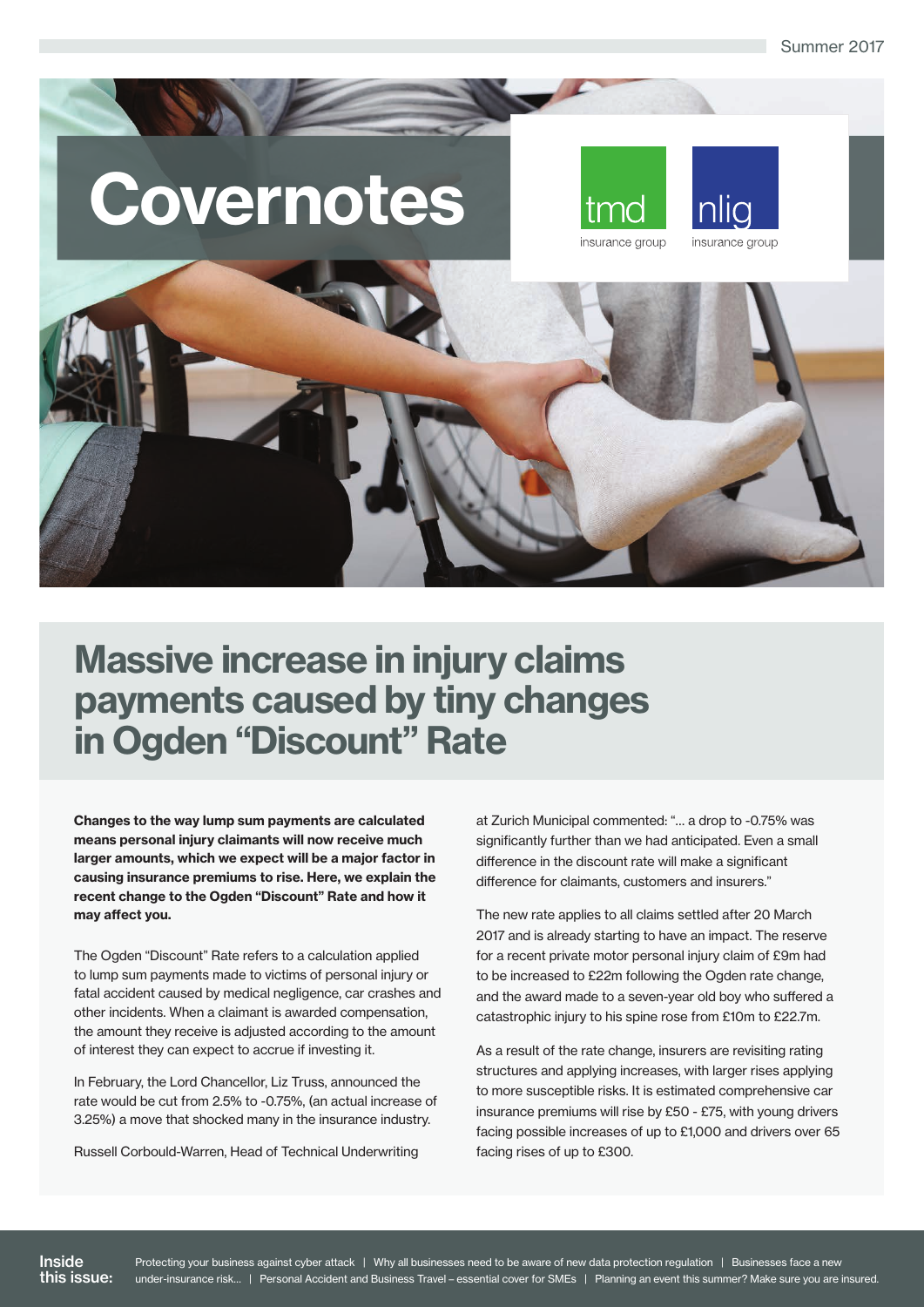AXA estimate the overall additional cost to insurers for current claims will be £7bn, and thereafter £1.2bn annually. RSA say motor rates will rise by 10% overall, and liability rates by 6 - 7%, which will affect small businesses.

With higher premiums also compounded by the doubling of Insurance Premium Tax to 12% in the last 18 months, it means businesses are currently facing a 'perfect storm' of price increases.

As your broker, we can advise on how Ogden may affect your business. We have access to a number of products and markets that will give a choice of cover to suit your needs. Importantly the sooner you talk to us the more time we will have to tailor a proposal to cover all your risk needs.

In particular we suggest you review and adopt the most robust risk management culture possible. This may involve maintaining appropriate records and a procedure, recording meetings and decisions, ensuring personal protection equipment (PPE) is used where necessary and that access to premises is appropriately managed and controlled. Such a good risk management approach will protect and minimise the probability of a serious claim occurring, thus ensuring the best possible terms can be negotiated with underwriters.

Because of Ogden, premium increases for many seem unavoidable, but we will always work on your behalf to secure the optimum value in terms of coverage, quality of service and price.

#### Sources:

Willis Towers Watson Networks Ogden Webinar slides AXA's response to Discount Rate Changes Opinion: Tim Holliday on the effects of the Ogden rate change Ogden hits Aviva UK COR by Sian Barton 'NHS face £1bn annual bill' article BIBA 'Damages Discount Rate Consultation' letter http://newsandviews.zurich.co.uk/ talking-point/ogden-rate-cut-means-local-authorities/



#### Protecting your business against cyber-attacks

In May 2017, "WannaCry" ransomware reportedly hit over 200,000 computers in 150 countries, affecting many NHS Trusts in the UK.

Operations and appointments were cancelled and ambulances diverted as up to 40 hospital trusts became infected by a 'ransomware' attack demanding payment to regain access to vital medical records. So what is the reality of a cyber-attack and how can you protect yourself against this growing threat?

It happened because the ransomware was able to exploit a weakness in the Microsoft Windows operating system. Back in March, Microsoft released a patch to protect against this vulnerability, but not all users updated their computers.

Users opened infected email messages, enabling "WannaCry" to encrypt files on the target computer. A ransom, payable in Bitcoin, was demanded to unlock the files. Typically, this was around £230, with three days to pay, before the ransom doubled. If not paid within seven days, the files were unrecoverable.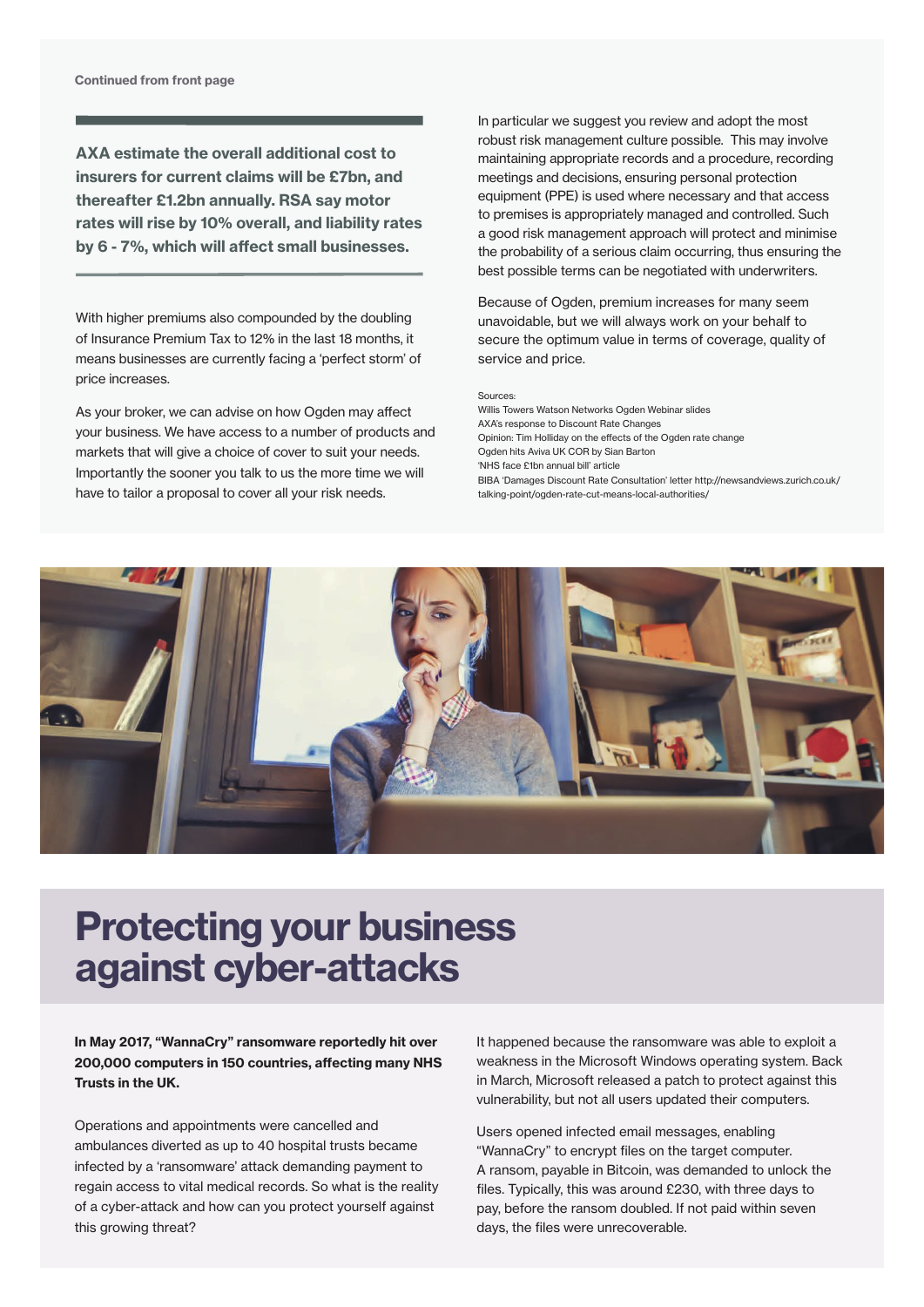Although ransom demands are often small, the interruption to business can produce sizeable losses, especially if occurring during peak trading periods. For hackers, it can be very lucrative given the high frequency of attacks.

Demonstrating the increasing frequency of cyber-attacks, "NotPetya" was released at the end of June, seemingly from the Ukraine. This virus quickly spread across the world in a similar fashion to "WannaCry", locking infected systems with a ransomware demand to be paid in Bitcoin.

One particular ransomware, known as "CryptoWall", is estimated to have earned hackers \$325m over the past three years.

Anyone who uses a computer, the Internet, and/or processes payment card information is under threat from cyber-attack.

The following basic safeguards will help minimise the risk:

- ensure your IT operating system is up to date, and any new patches fully installed
- use commercially licensed anti-virus software and firewalls
- do not open unexpected emails or attachments
- back up files regularly
- train staff in cyber safety you're only as strong as your weakest link.

You may also want to consider Cyber Essentials, a Government backed scheme aimed at enabling companies to demonstrate their commitment to cyber security via a verified self-assessment process. The certification is widely recognized in the UK and has been designed in consultation with the SME business sector. The Federation of Small Business says that two-thirds of small firms have been victim of a cyber-attack in the last two years with the average cost of an attack being £3,000. Cyber Essentials may help you ensure your business is not one of them.

As a member of Willis Towers Watson Networks, we have access to AIG's "CyberEdge" insurance, one of the most comprehensive cyber risk policies available. If your first line of defence is breached, "CyberEdge" is designed to help you manage and control the impact and get "back to business" as usual.

Designed to help safeguard your business, "CyberEdge" provides access to independent experts, including forensic, legal and communications specialists, and covers you against sensitive data breaches, computer hacking, dumpster diving, computer viruses, employee sabotage or error, pilferage of information and identity theft. Cover also includes ransom negotiation, data restoration, reimbursement of ransom and advice on mitigating reputational damage.



In a changing world where cyber criminals can affect your business we can provide you with appropriate Cyber Insurance and advice. To learn more about how to protect to your business, contact us today.

#### Sources:

Cyber Awareness, RSA; AIG CyberEdge; AIG Claims Intelligence 'Behind The Numbers; http://www.telegraph.co.uk/news/2017/05/12/nhs-hit-major-cyber-attackhackers-demanding-ransom/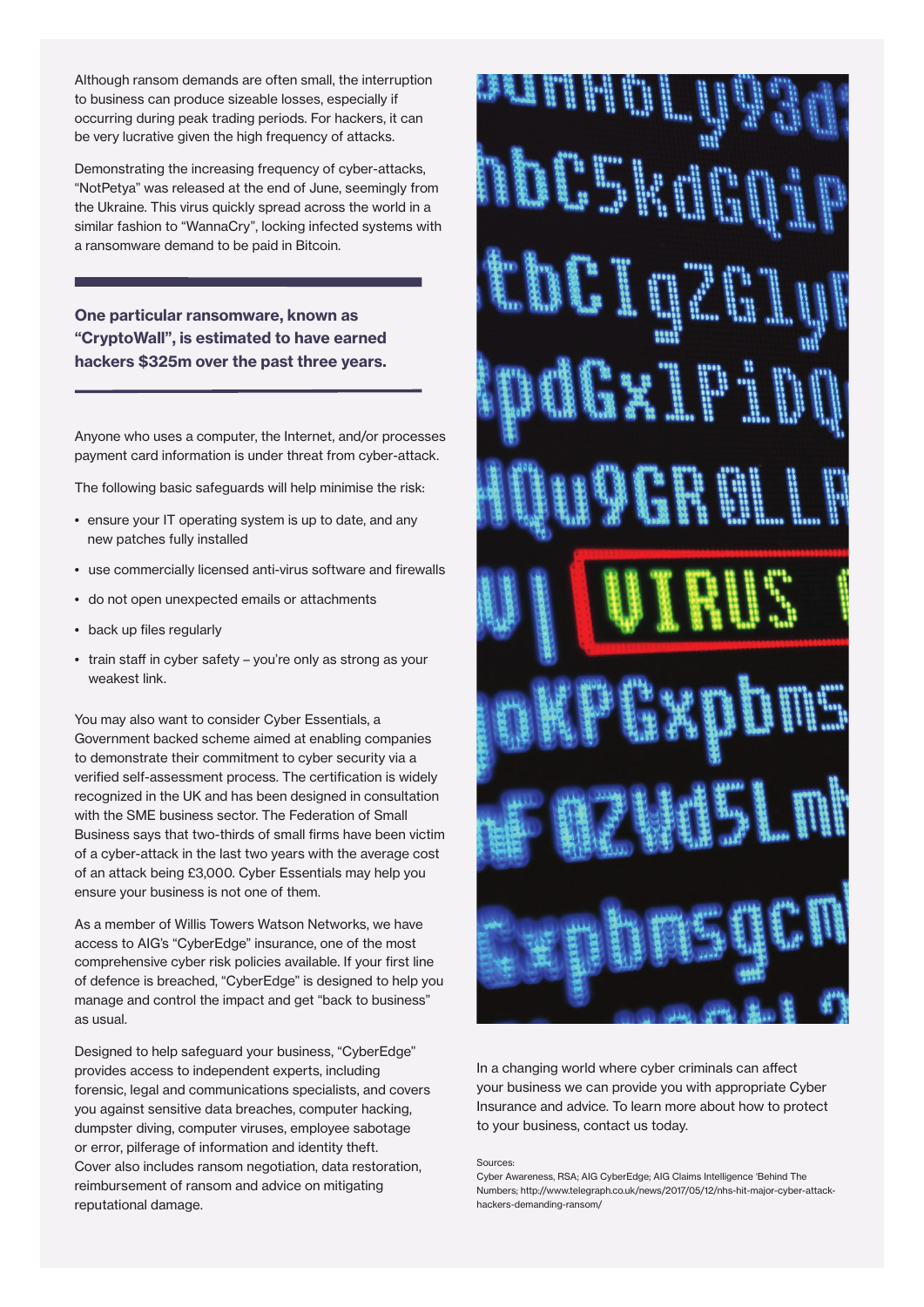### Why all businesses need to be aware of new data protection regulation

A new data privacy law, the General Data Protection Regulation (GDPR), comes into force in May 2018, overhauling current data protection legislation. Here, we explain why all businesses need to take notice.

The General Data Protection Regulation (GDPR) increases consumer rights over the way their data is collected, maintained and shared. It must be met by anyone handling personal data of EU citizens, and no business is exempt.

Personal data refers to 'anything, from a name, a home address, a photo, an email address, bank details, medical information or a computer's IP address'.

If you handle EU citizen data, you will need to show compliance to the new regulation, ideally by having someone in your business responsible for data protection and ensuring you gain a customer's consent before using their data (using the 'opt in' rather than current 'opt out' mechanism).

Given the obligation to notify within such a reduced time frame, and failure to comply with GDPR resulting in a hefty fine - up to 4% of global annual turnover up to a maximum of €20m – businesses need to think carefully about how they hold and manage personal data.

You will also need to have an action plan in case of a data breach. This will involve notifying customers and reporting the incident to the Information Commissioner's Office (ICO) within 72 hours. This is a short amount of time, given that you will need to both determine the extent of the problem and communicate with affected customers within this time frame.



Your preparation for the impact of GDPR should be underway; whatever the size of your business. Here are 12 steps to help you get ready for one of the biggest changes in data regulation for many years.

- 1. Awareness Ensure key people and decision makers are aware of the impact this is likely to have.
- 2. Document the information you should hold, where it came from and how you used it. Create an information audit if you need to.
- 3. Communicate your privacy notices and update if necessary in readiness for the implementation of GDPR.
- 4. Check your procedures to cover the rights of individual's data, including how you delete records and how you transmit data.
- 5. Plan who has access to data records and who has the ability to amend and update records when required. This ensures a transparent audit trail of who is using the data and for what purpose.
- 6. Confirm the legal basis you have for using the data you hold and document it.
- 7. Review the way you obtain data with particular regards to obtaining and recording consent to use it from the individual.
- 8. Plan how you verify ages of individuals when data gathering to ensure if dealing with minors parental/ guardian consent is obtained and recorded.
- 9. Ensure you have procedures in place to detect, investigate, and report a personal data breach.
- 10. Use the guidance of Privacy Impact Assessments to understand how to implement them within your business.
- 11. Designate a Data Protection Officer, if necessary. This must be a responsible person as the role should sit within your company governance arrangements.
- 12. If you deal internationally, you will need to determine which data protection supervisory authority you come under.

Obviously, full compliance with the new regulation will help mitigate your risks and appear favourably to underwriters. Our advice to businesses is act now - ensure you are ready to comply with GDPR when it comes into force in 2018.

Source:

https://www.hiscox.co.uk/business-blog/every-small-business-must-know-gdpr-newdata-privacy-law/ What every small business must know about GDPR – the new data privacy law.



http://smallbusiness.co.uk/cyber-security-hygiene-2538146/- Why SMEs need to be aware of GDPR.

https://doorda.com/lugus/smes-exposure-gdpr/- The Risks to SME's and Those Who Insure Them.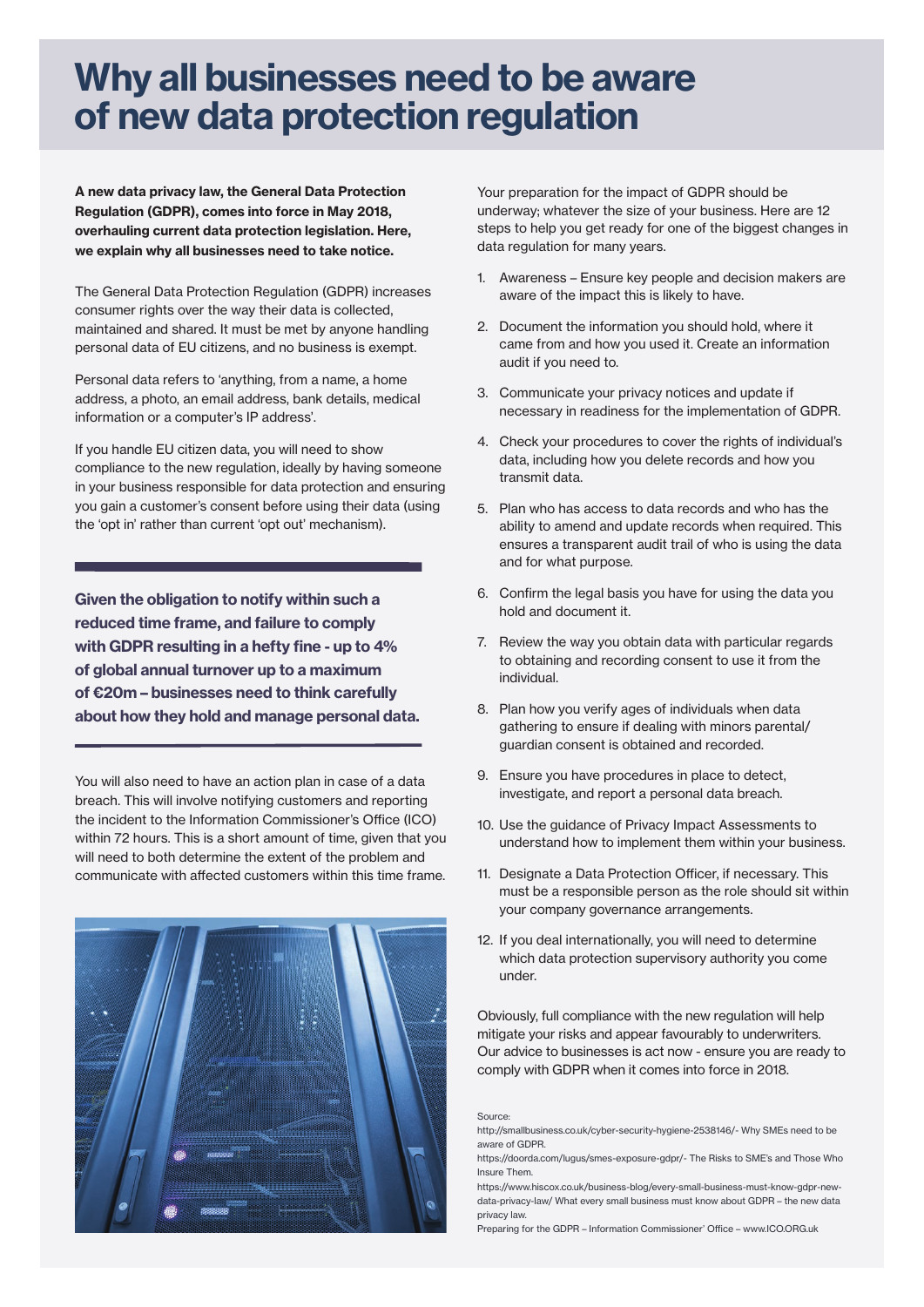

#### Businesses face a new under-insurance risk…

Recent changes to the Ogden Discount Rate will see personal injury claimants receiving larger lump sums. As a result, businesses need to review their current indemnity limits on Public Liability cover, or risk being under-insured.

The following example explains why. A Public Liability claim was made recently against an SME covered by an Employers/ Public Liability policy with a £10m limit. Using the revised Ogden Discount Rate, the original £8m reserve was increased to £15m, leaving the insured exposed to an additional £5m on top of their policy excess.

In the underwriters opinion, if the claim settled anywhere near the reserve, the insured would be unable to pay the extra £5m. They would have to sell assets to meet as much of the claim as possible, potentially pushing them into insolvency unless other finance could be arranged.

While claimants should get a fair settlement of claims following an injury, the rate change has significant implications in terms of cost and affordability of insurance. It applies to all claims settled on or after 20 March 2017 and will have an impact on the cost of future settled claims, which will be reflected in future casualty and motor premiums.

Robust risk management will certainly help to reduce the likelihood of catastrophic claims, but businesses should review their limits of indemnity to ensure they adequately cover the exposure of the Ogden Rate.

As an insurance broker, we cannot urge our clients strongly enough to look at their limits of indemnity and see if there is a shortfall. Many insurers are able to offer higher limits or, if needed, additional layers of cover can be purchased, to ensure full protection in the event of a claim.

The CBI has voiced its concern over companies being underinsured following the Discount Rate change.

If you are unsure about the effects of the new Ogden Discount Rate and how it may affect you, talk to us today so we can ascertain whether you need to increase indemnity limits on your liability cover. It is not too far-fetched to suggest that your business could potentially be at stake if you don't.

#### Sources:

https://insider.zurich.co.uk/app/uploads/2017/05/Excess-Layers-Claims-Guide.pdf http://newsandviews.zurich.co.uk/talking-point/ogden-rate-cut-means-local-authorities BIBA 'Damages Discount Rate Consultation' letter http://www.insuranceage.co.uk/ broker/3058381/brokers-warned-of-the-dangers-of-underinsurance-following-ogdenchange?utm\_medium=email&utm\_campaign=IA.Breakfast\_Briefing.DU.A.M-F0830&utm\_ source=IA.DCM.Editors\_Updates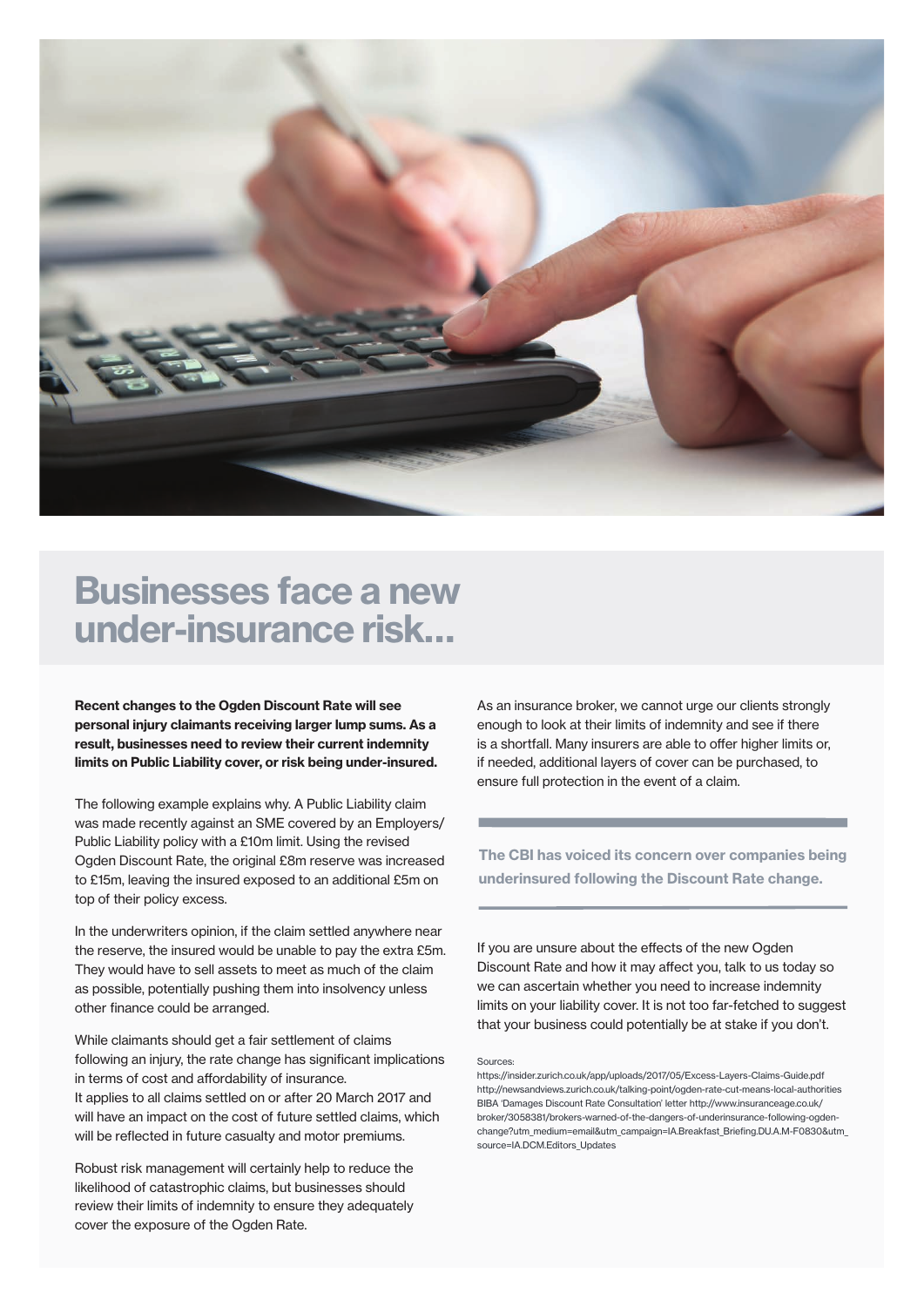

### Personal accident and business travel – essential cover for SMEs

Interruption to your workforce, whether through travel disruption, injury or death, could result in significant financial loss, which is why Personal Accident and Business Travel Insurance are essential for today's SMEs.

As a small business, wage roll is probably your biggest expenditure and employees your most valuable resource. Although businesses insure physical assets, such as equipment, stock and cars, many fail to adequately protect their human resources, which can prove detrimental. Unlike a larger company, an SME is particularly vulnerable to business interruption if a key employee is unable to do their job.

Personal Accident cover can offset lost revenue or cover additional expenses, such as recruitment or extra staffing charges. Business Travel Insurance covers major expenses if something goes wrong on a business trip and should be taken out as a minimum standard. It also demonstrates a commitment to health & safety, satisfying your duty of care to your employees.

With random terrorist activities on the increase across the world, your policy should also provide cover against flight delays, lost luggage, medical treatment and emergency assistance occurring as a result of terrorism.

Some SME's rely on their employees' personal policies, but this cover is often limited and can exclude business travel. It also risks your business reputation, as demonstrated by a case in Autumn 2016, when a lorry driver died in his cab while abroad. His employer collected the vehicle, but told his family it would cost them £22,000 to repatriate his body. It was widely publicised and caused the haulage firm significant reputational damage, which could have easily been avoided if they had held Business Travel Insurance.

We can work with you to ensure you have the right policy in place.

https://insider.zurich.co.uk/expert-view/guide-selling-accident-business-travel-cover/ 'Are travel insurers keeping pace with global terrorism? By Will Kirkman. https:// www.zurich.co.uk/internet/home/sitecollectiondocuments/sme/44034\_zurich\_sme interactive pdf external.pdf ;